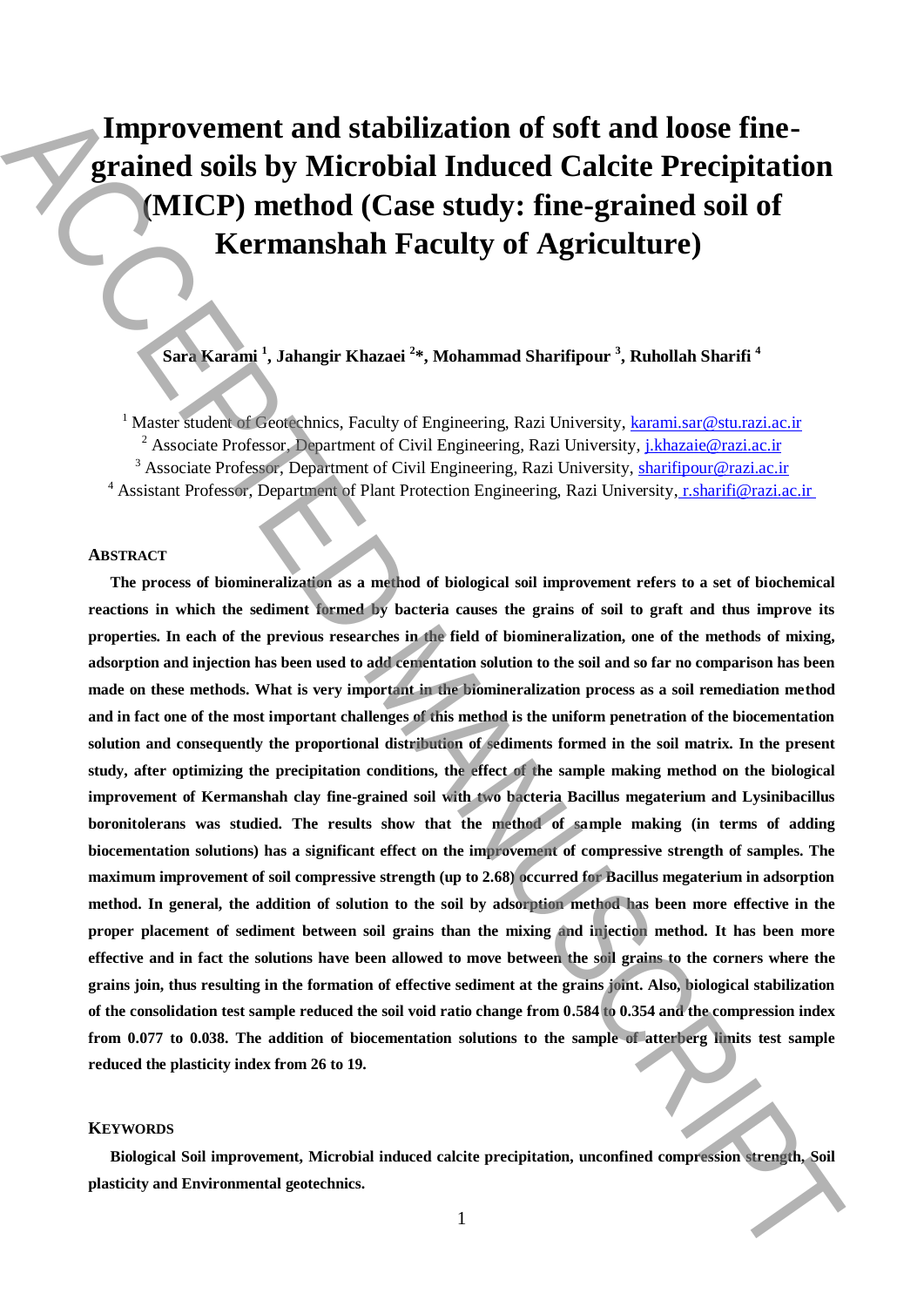## **1. Introduction**

Microbial Induced Calcite Precipitation (MICP) method is a new and interdisciplinary method that is formed from the link between biotechnology and geotechnical engineering. In this method, during a series of chemical reactions in the presence of bacteria, calcium carbonate precipitate is formed between the soil particles.

MICP by increasing soil strength and hardness can be used as a cost-effective soil improvement method.

Many environmental factors affect the efficiency of MICP process. These factors include temperature, the concentration of additives, humidity, pH, culture medium, water salinity, type of mineral and soil particle size, injection pressure, duration of treatment, etc.

What is significant in the biomineralization process as a soil remediation method which is in fact one of the most important challenges of this method is the uniform penetration of the cementation reagent and consequently the proportional distribution of sediments in the volume of soil [1].

In the present study, after determining the optimal conditions of biocementation reaction according to the type of soil and selected bacteria, the importance of the method of making UCS samples was studied. This issue has not been studied in any of the previous studies.

#### **2. Methodology**

#### $\bullet$  Soil

The soil used in this study was taken from the Faculty of Agriculture of Razi University located in the east of Kermanshah from a depth of approximately one meter above the ground. Based on the tests performed, this soil is mainly evaluated as fine-grained, soft and loose.

Microorganism

In this study, two bacteria Bacillus megaterium (B.m) and Lysinibacillus boronitolerans (B.124) were used to compare the performance of efficient microorganisms in biological improvement.

Cementation reagent

The precipitating solution cementation reagent contains urea and water-soluble homolar calcium chloride. In this study, three concentrations of 0.25, 0.5 and 0.75 M were examined based on previous research in order to find the most appropriate concentration of urea-calcium chloride solution in relation to the selected bacteria and soil.

pH value of cementation reagent

The pH value of the additives as well as the pH value of the treated soil are the factors that control the biomineralization process. The pH value of the soil of the project site is equal to a constant value of 7, but the pH value of the cementation reagent will be used in two values of 7 and 9 to be able to compare the performance of bacteria in these two pHs and its relationship with the selected soil type.

• Sample making method

In this study, different modes of adding biocementation solution including three methods of mixing, adsorption, and injection by pressure were studied to compare the differences in the effect of each method.

Unconfined Compressive Strength (UCS) was performed according to ASTM D2166 standard on cylindrical specimens with a diameter of 5.5 cm and a height of 11 cm.

In the mixing method, additives including bacterial suspension and urea-calcium chloride solution were added to the soil and mixed thoroughly, then the soil containing the necessary solutions to prepare a UCS test sample in the form of the prepared sample was kept in a zippered bag for the required time and then the UCS test was prepared.

In the adsorption method, first the soil with the desired density was pounded into the mold and then the necessary additives were added to the sample as adsorption. In the pressure injection method, after making the soil sample in the mold, additives were added to the soil with the pressure of 2 bars.

## **3. Results and discussion**

 Investigation of the effect of cementation reagent concentration:

Compressive strength of samples improved with cementation solution with different concentrations can be seen in the "Table 1". According to this table, in all improved specimens, an increase in unconfined Compressive Strength occurred, but the magnitude of this increase varies with the concentration of the cementation reagent.

**Table 1. results of UCS test to investigate the effect of cementation reagent concentration**